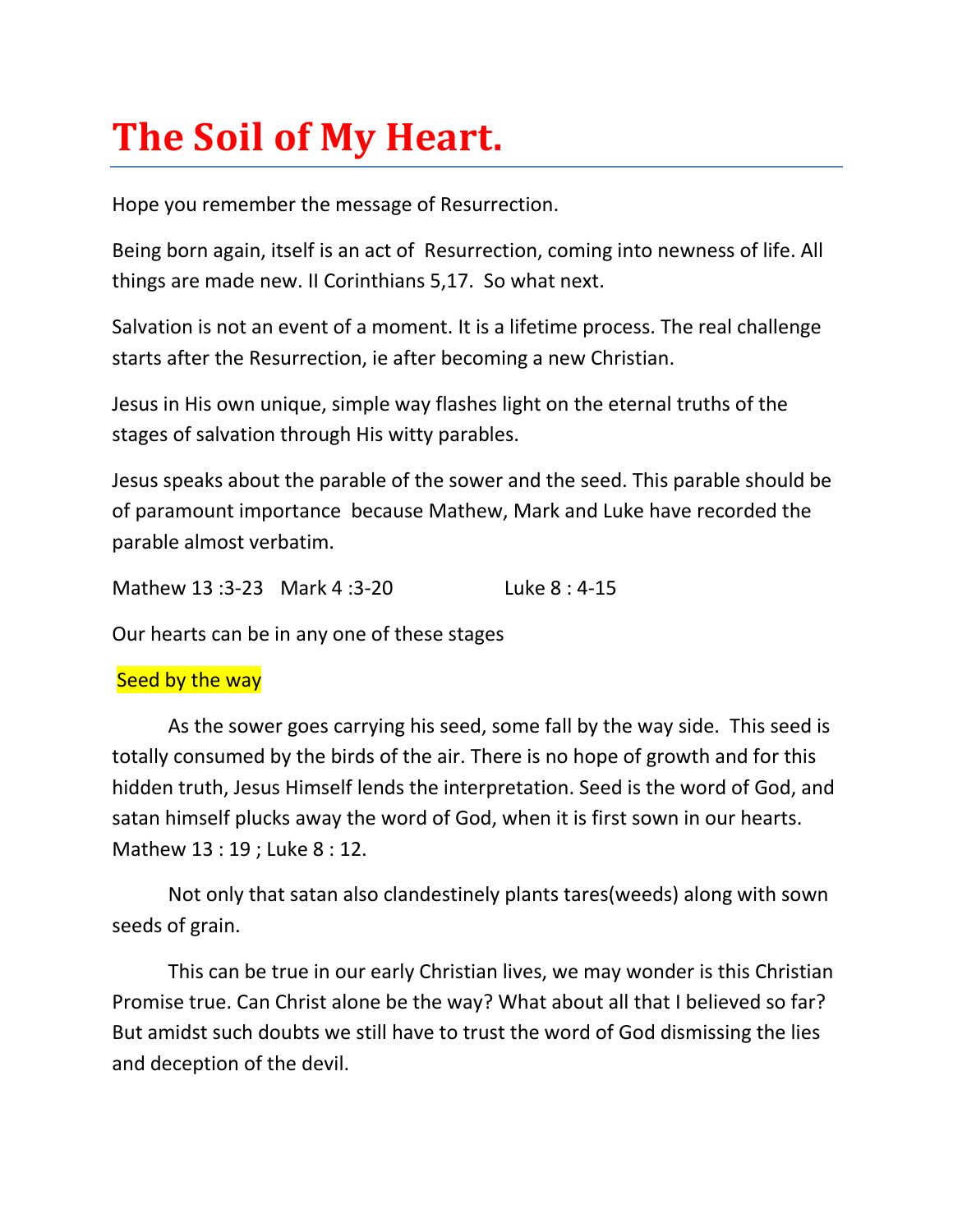# **Seed on Rocks**

Jesus now speaks about the seeds falling on the rocks. Here we see the seed grows and flourishes in the beginning but when the sun beats hard, the plant withers and becomes fruitless. The reason being the plant has no water and hence no deep root.

Jesus interprets this condition as the problems, temptations that come by accepting the word of God. Jesus underlines the truth that accepting the word of God is not always a bed of roses, but troubles may come courting. Mathew 13 : 20-21 : Luke 8 : 13

This could be anyone's problem yours or mine. We may certainly have troubles because we have chosen to follow Jesus, but to stand amidst this is to root ourselves deep in the word of God. Paul writes to the Ephesians(5,26), *that he might sanctify her, having cleansed her by<sup>i</sup> the washing of water<sup>j</sup>with the word.* The word of God is water for our heart. If we've become so dry let us ask God to pour out His water into our hearts. Read Psalm 1 again. Those who meditate day and night the word of God, are like trees planted by the streams, they do not wither, their leaves are green and give fruit in season. Also check out Jeremiah 5 : 26

## Seed on Thorns

This is another stage in our lives. We may not have trouble, but we might be entangled in the affairs of the world. Carnality is a major problem , an area of warfare for most Christians. When the seed grows among thorns, the worries of the world, the lust and desire for things worldly choke our spiritual growth.

Our soul gets bogged down by the mud of this world. This body craves to get back to its element the mud and desires the things of this world. This chokes the soul always desiring to fly towards the Lord its maker. This was the cry of David as well. He prays, *My soul clings to the dust; give me life according to your word!* 

To counter our body craving for the lusts of the flesh, we need the fire of the spirit of God to fall on our lives and burn away the dust and the mud which clings